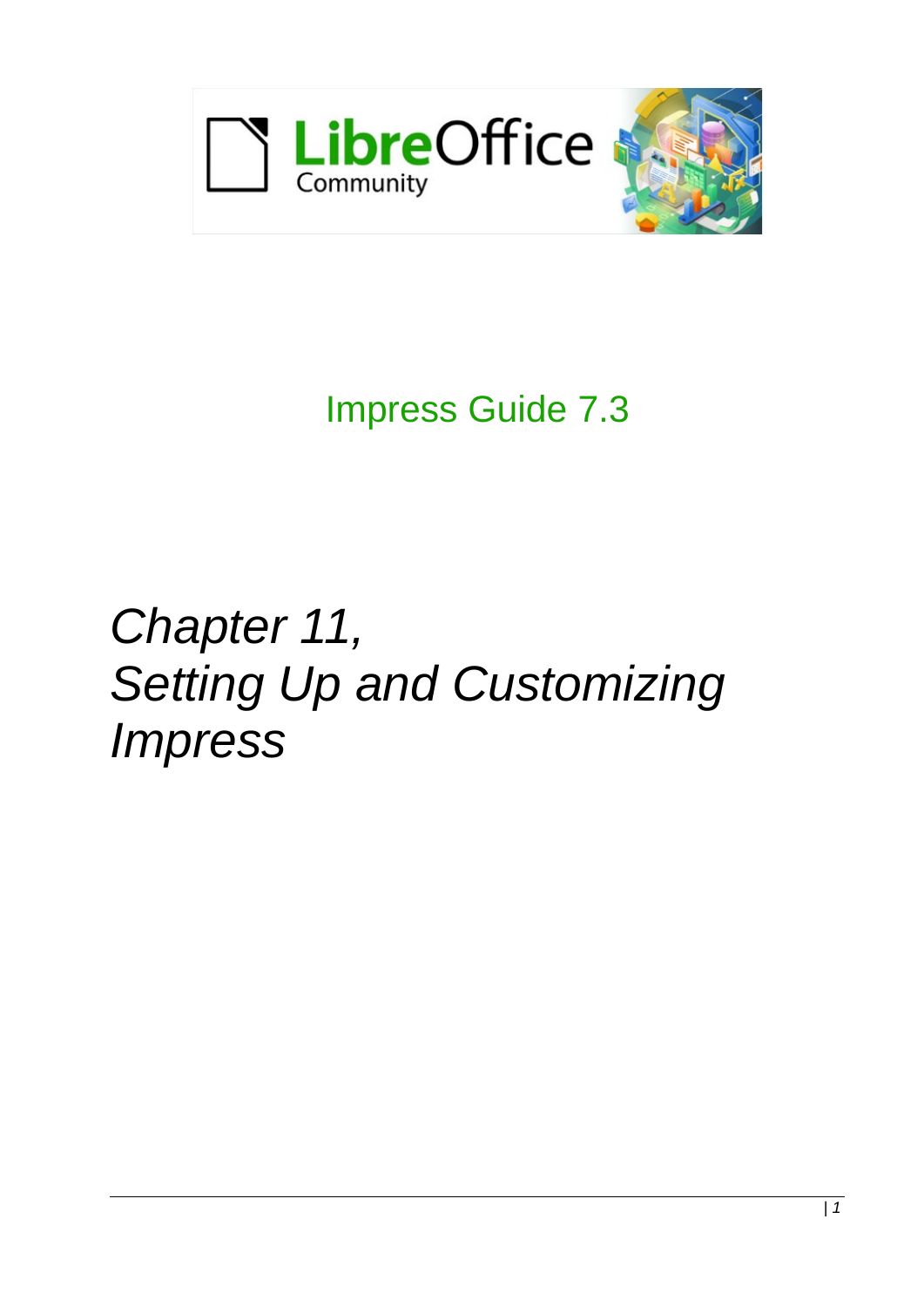# <span id="page-1-4"></span>**Copyright**

This document is Copyright © 2022 by the LibreOffice Documentation Team. Contributors are listed below. This document maybe distributed and/or modified under the terms of either the GNU General Public License (<https://www.gnu.org/licenses/gpl.html>), version 3 or later, or the Creative Commons Attribution License (<https://creativecommons.org/licenses/by/4.0/>), version 4.0 or later.

All trademarks within this guide belong to their legitimate owners.

#### <span id="page-1-3"></span>**Contributors**

#### **To this edition**

| Peter Schofield      | Kees Kriek    |                   |
|----------------------|---------------|-------------------|
| To previous editions |               |                   |
| Peter Schofield      | Michele Zarri | Jean Hollis Weber |

Elliot Turner Olivier Hallot Vasudev Narayanan

#### <span id="page-1-2"></span>**Feedback**

Rachel Kartch

Please direct any comments or suggestions about this document to the Documentation Team's mailing list: [documentation@global.libreoffice.org](mailto:documentation@global.libreoffice.org)

## **Note**

Everything sent to a mailing list, including email addresses and any other personal information that is written in the message, is publicly archived and cannot be deleted.

#### <span id="page-1-1"></span>**Publication date and software version**

Published May 2022. Based on LibreOffice 7.3 Community. Other versions of LibreOffice may differ in appearance and functionality.

#### <span id="page-1-0"></span>**Using LibreOffice on macOS**

Some keystrokes and menu items are different on macOS from those used in Windows and Linux. The table below gives some common substitutions for the instructions in this document. For a detailed list, see the application Help.

| <b>Windows or Linux</b>                  | macOS equivalent                                      | <b>Effect</b>                       |
|------------------------------------------|-------------------------------------------------------|-------------------------------------|
| <b>Tools &gt; Options on</b><br>Menu bar | LibreOffice > Preferences on<br>Menu bar              | Access to setup options             |
| Right-click                              | Ctrl+click and/or right-click                         | Opens a context menu                |
| Ctrl or Control                          | <b><math>\frac{1}{2}</math></b> and/or Cmd or Command | Used with other keys                |
| Alt                                      | $\sum$ and/or Alt or Option                           | Used with other keys                |
| F11                                      | $\mathcal{H}+T$                                       | Open the Styles deck in the Sidebar |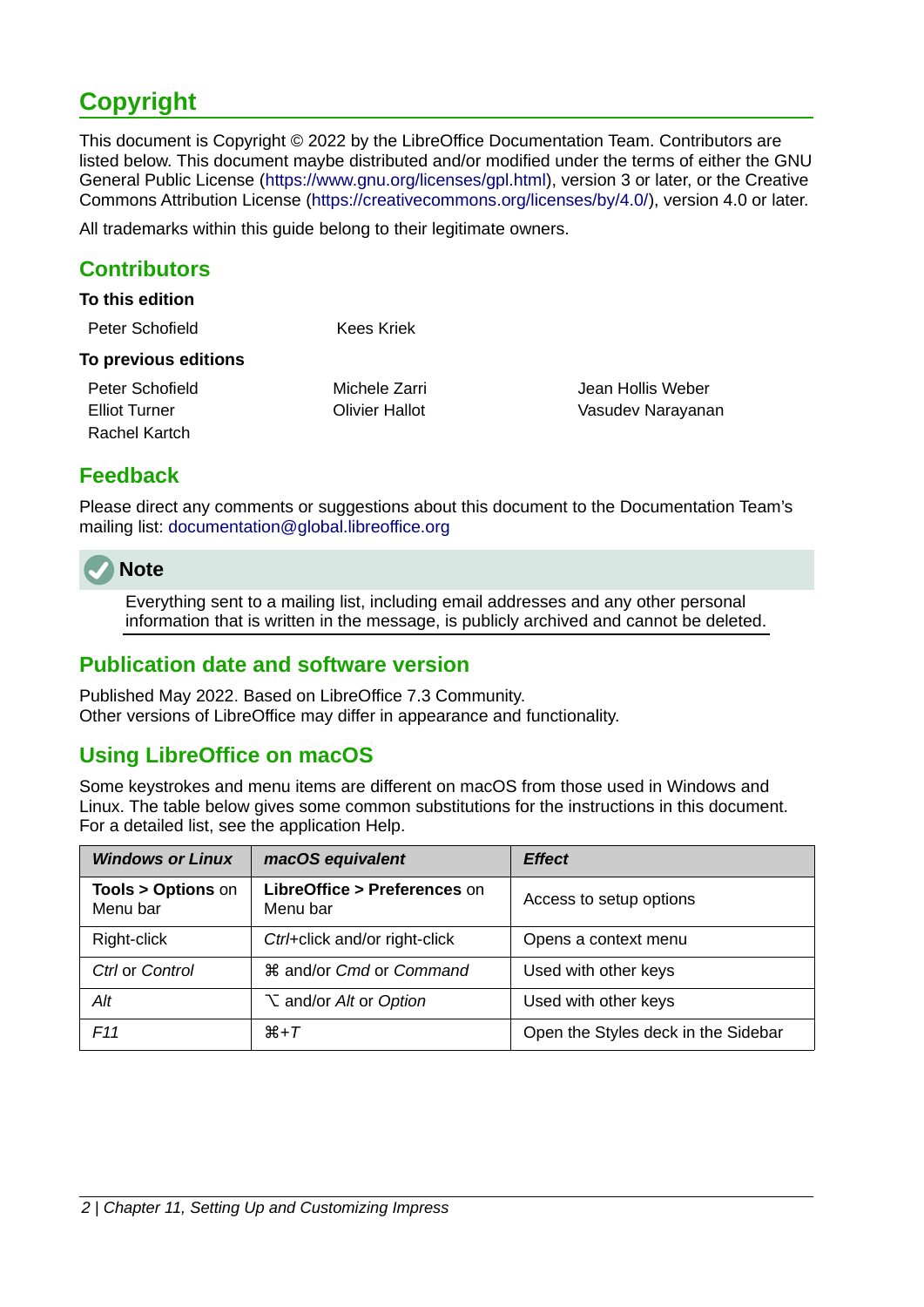## **Contents**

| Feedback. |    |
|-----------|----|
|           |    |
|           |    |
|           |    |
|           |    |
|           |    |
|           |    |
|           |    |
|           |    |
|           |    |
|           |    |
|           |    |
|           |    |
|           |    |
|           | 14 |
|           | 14 |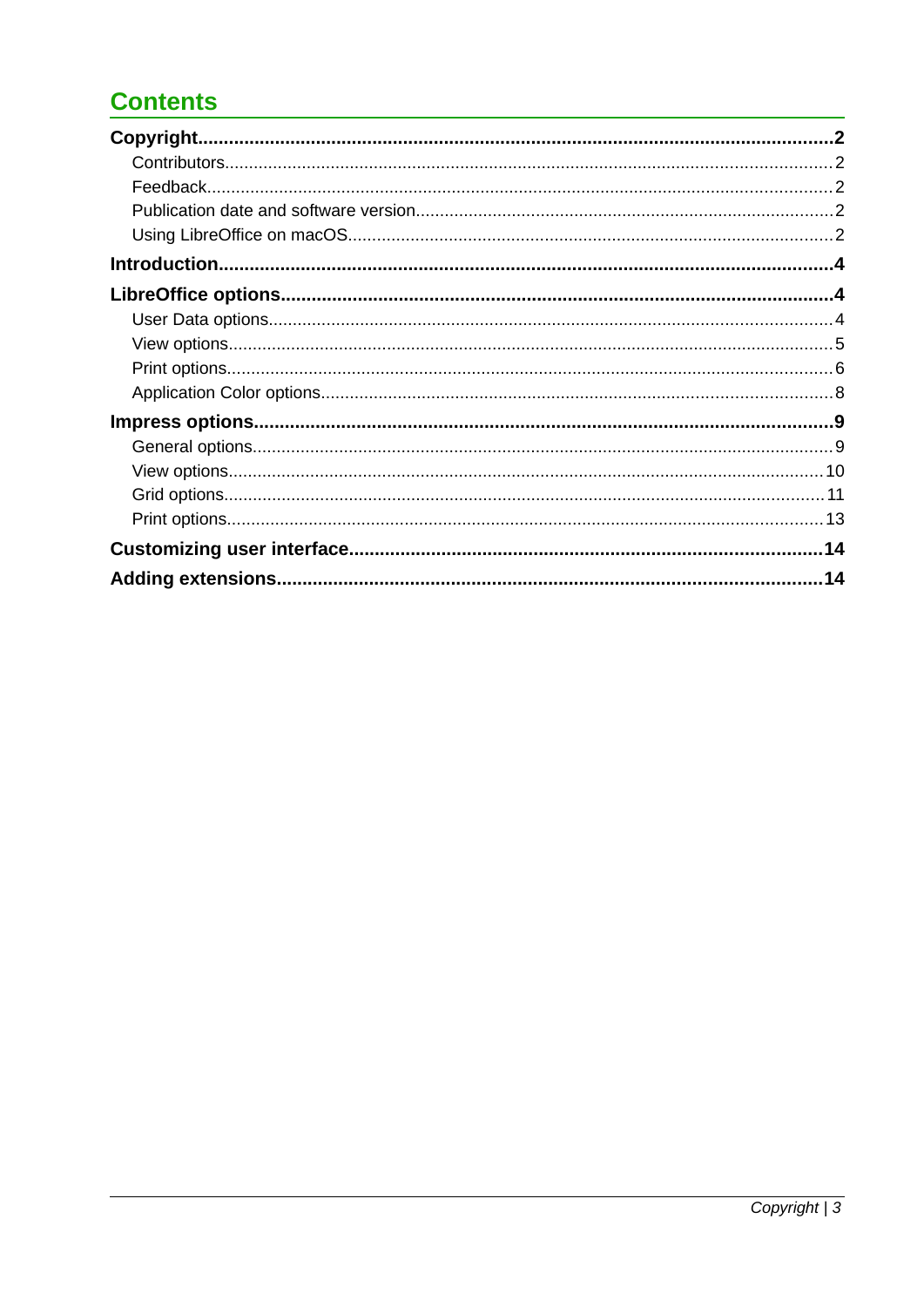## <span id="page-3-2"></span>**Introduction**

This chapter covers some of the settings in LibreOffice that apply when using Impress, but may also apply to all the other modules in LibreOffice. The illustrations in this chapter have been taken from LibreOffice Impress. For more information on setting up and customizing all the modules in LibreOffice, see the *Getting Started Guide*.

## <span id="page-3-1"></span>**LibreOffice options**

## **Note**

**Revert** has the same effect on all pages in the Options LibreOffice dialog. It resets the options to the values that were in place when LibreOffice was opened.

#### <span id="page-3-0"></span>**User Data options**

Impress uses the first and last name stored in **User Data** for document properties, optional author field used in slides, and the name associated with any comments that have been made.

- 1) Go to **Tools > Options** (macOS **LibreOffice > Preferences**) on the Menu bar to open the Options LibreOffice dialog (Figure [1\)](#page-3-3). The list on the left-hand side varies depending on which component of LibreOffice is open.
- 2) Click the expansion marker next to LibreOffice on the left-hand side and select **User Data** to open the user data options page for LibreOffice.
- 3) Enter or edit details that are to be used for document properties.
- 4) Click **OK** to save the changes and close the Options LibreOffice dialog.

|                                             |                                                          | <b>Options - LibreOffice - User Data</b> |       |           |                       | ×            |
|---------------------------------------------|----------------------------------------------------------|------------------------------------------|-------|-----------|-----------------------|--------------|
| $\vee$ LibreOffice                          | <b>Address</b>                                           |                                          |       |           |                       |              |
| <b>User Data</b>                            | Company:                                                 | The Document Foundation                  |       |           |                       |              |
| General                                     |                                                          |                                          |       |           |                       |              |
| <b>View</b>                                 | First/last name/initials:                                | Peter                                    |       | Schofield |                       | <b>PS</b>    |
| Print                                       |                                                          |                                          |       |           |                       |              |
| Paths                                       | Street:                                                  |                                          |       |           |                       |              |
| <b>Fonts</b>                                |                                                          |                                          |       |           |                       |              |
| <b>Security</b>                             | City/state/zip:                                          |                                          |       |           |                       |              |
| Personalization                             | Country/region:                                          |                                          |       |           |                       |              |
| <b>Application Colors</b>                   |                                                          |                                          |       |           |                       |              |
| Accessibility                               | Title/position:                                          | <b>Technical Writer</b>                  |       |           | LO Documentation Team |              |
| Advanced                                    |                                                          |                                          |       |           |                       |              |
| <b>Online Update</b>                        | Telephone (home/work):                                   |                                          |       |           |                       |              |
| OpenCL                                      | Fax/email:                                               |                                          |       |           |                       |              |
| > Load/Save                                 |                                                          |                                          |       |           |                       |              |
| $\angle$ Language Settings                  | V Use data for document properties                       |                                          |       |           |                       |              |
| > LibreOffice Impress<br>> LibreOffice Base | Cryptography                                             |                                          |       |           |                       |              |
| $\angle$ Charts                             | OpenPGP signing key:                                     | No key                                   |       |           |                       | $\checkmark$ |
| $>$ Internet                                | OpenPGP encryption key:                                  | No key                                   |       |           |                       | $\checkmark$ |
|                                             | $\vee$ When encrypting documents, always encrypt to self |                                          |       |           |                       |              |
|                                             |                                                          |                                          |       |           |                       |              |
| Help                                        |                                                          |                                          | Reset | Apply     | Cancel                | OK           |

<span id="page-3-3"></span>*Figure 1: Options LibreOffice dialog - User Data page*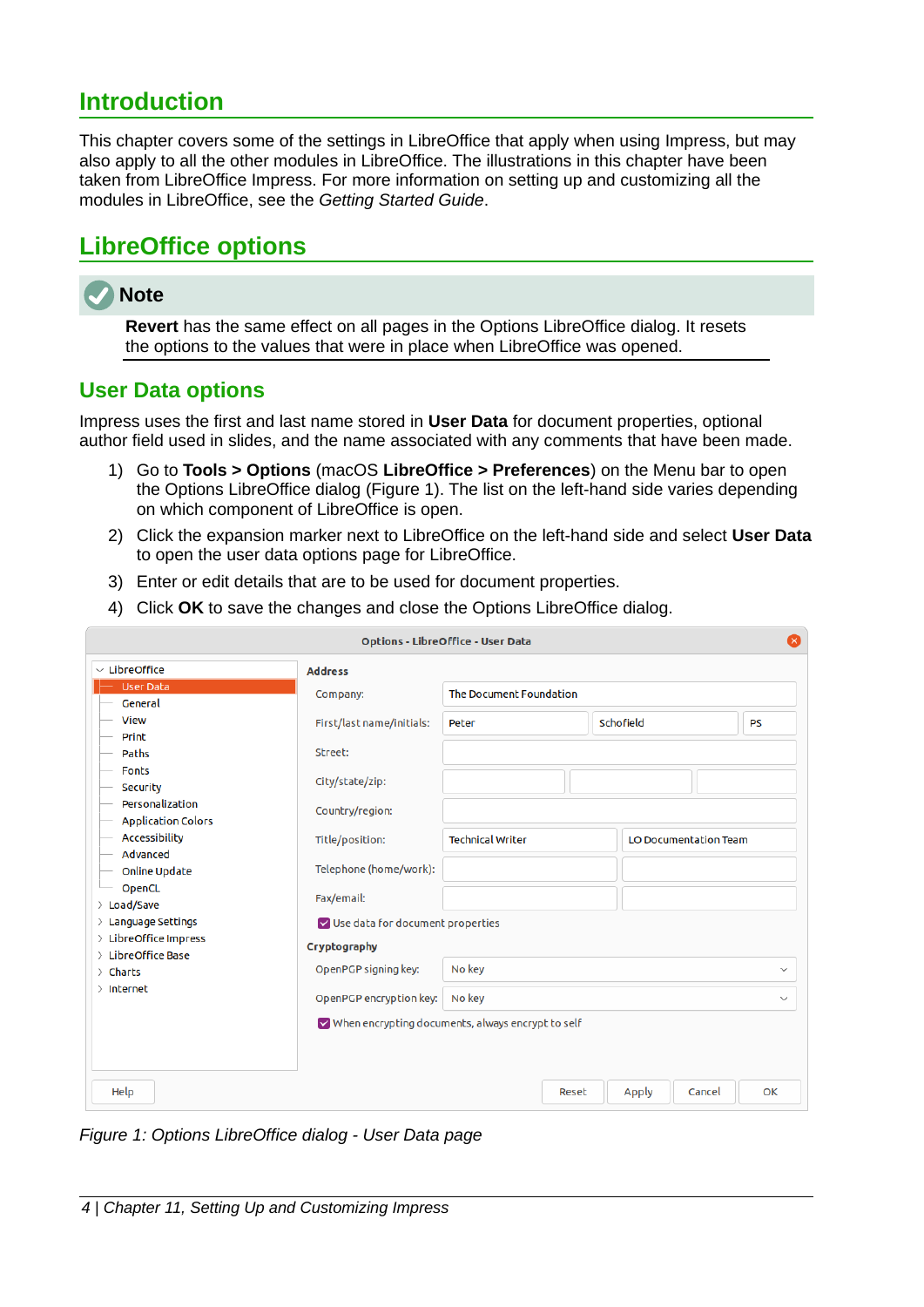| . .                                             |                                  | <b>Options - LibreOffice - View</b> |                |                                                                    |
|-------------------------------------------------|----------------------------------|-------------------------------------|----------------|--------------------------------------------------------------------|
| LibreOffice<br><b>User Data</b><br>General      | <b>Icon Style</b><br>Icon style: | Θ<br>Colibre                        | ⊇ক             | <b>Graphics Output</b><br>Use hardware acceleration                |
| View<br>Print                                   | <b>Icon Size</b>                 |                                     |                | Use anti-aliasing                                                  |
| Paths<br>Fonts                                  | Toolbar:                         | Small                               | €              | Use Skia for all rendering<br>$\vee$ Force Skia software rendering |
| Security<br>Personalisation                     | Notebookbar:                     | Small                               | e              | Skia is currently disabled.                                        |
| <b>Application Colours</b><br>Accessibility     | Sidebar:                         | Small                               | $ \mathbf{c} $ | <b>Font Lists</b><br>Show preview of fonts                         |
| Advanced                                        | <b>Visibility</b><br>Menu icons: | Automatic                           | €              | Screen font anti-aliasing                                          |
| <b>Online Update</b><br>OpenCL<br>Load/Save     | Shortcuts:                       | Show                                | G              | $\hat{\cdot}$<br>8 pixels<br>from:                                 |
| <b>Language Settings</b><br>LibreOffice Impress | Mouse                            |                                     |                | <b>Run Graphics Tests</b>                                          |
| LibreOffice Base<br>Charts<br>$\rightarrow$     | Positioning:                     | No automatic positioning            | $\bullet$      |                                                                    |
| Internet<br>$\rightarrow$                       | Middle button:                   | Automatic scrolling                 | $ \bullet $    |                                                                    |

<span id="page-4-1"></span>*Figure 2: Options LibreOffice dialog - View page*

#### <span id="page-4-0"></span>**View options**

- 1) Go to **Tools > Options** (macOS **LibreOffice > Preferences**) on the Menu bar to open the Options LibreOffice dialog. The list on the left-hand side varies depending on which component of LibreOffice is open.
- 2) Click the expansion marker next to LibreOffice on the left-hand side to open a list of pages and select **View** to open the view options page for LibreOffice (Figure [2](#page-4-1)).
- 3) Enter or edit details that are to be used for viewing a file in LibreOffice.
- 4) Click **OK** to save the changes and close the Options LibreOffice dialog.

View options control how the user interface for LibreOffice appears when creating slides. For more information on customizing the user interface, see the *Getting Started Guide*.

- **Icon style** –– specifies the icon style for icons in toolbars and dialogs.
- **Icon size** –– sets the icon size to *Automatic*, *Small*, *Large* or *Extra Large*.
	- *Toolbar* –– specifies the display size of toolbar icons.
	- *Notebookbar* –– specifies the display size of notebook bar icons.
	- *Sidebar* –– specifies the display size of sidebar icons.
- **Visibility** displays icons according to system settings and themes.
	- *Menu icons* –– select from *Automatic*, *Hide,* or *Show*. *Automatic.*
	- *Shortcuts* –– displays keyboard shortcuts next to the corresponding menu items.
- **Mouse** ––defines how the cursor is positioned and the action of the middle button, if used.
	- *Positioning* –– specifies if and how the cursor is positioned in newly opened dialogs.
	- *Middle button* –– defines the function of the middle mouse button. First function is for automatic scrolling dragging while pressing the middle mouse button shifts the view. The second function is to insert clipboard contents at the cursor position by pressing the middle mouse button.
- **Graphics Output** defines how graphics are displayed.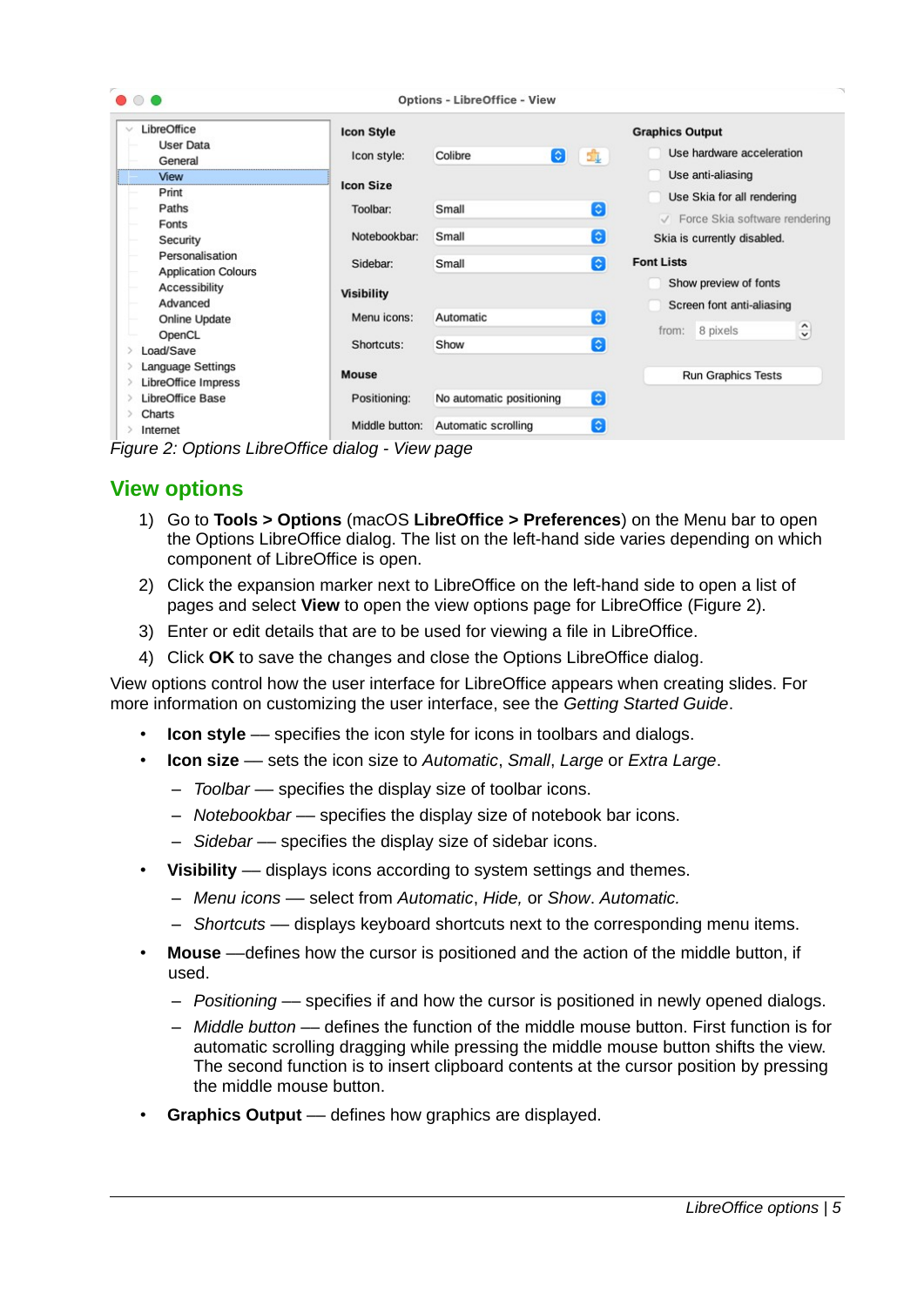- *Use hardware acceleration* –– directly accesses hardware features of the graphical display adapter to improve the screen display. The support for hardware acceleration is not available for all operating systems and platform distributions of LibreOffice.
- *Use anti-aliasing* –– when supported, enables and disables anti-aliasing of graphics. With anti-aliasing enabled, the display of most graphical objects looks smoother and with less artifacts.
- *Use Skia for all rendering* –– currently this option is disabled in LibreOffice.
- **Font Lists** defines how the fonts are displayed.
	- *Show preview of fonts* –– displays how a selected font will appear on the user interface.
	- *Screen font antialiasing* –– when selected, the display of fonts looks smoother and with less artifacts.
	- *from:* –– sets the minimum size of a font being used before *Screen font antialiasing* is applied to smooth the font.

#### <span id="page-5-0"></span>**Print options**

Print options can be selected and changed using the **Print** page of the Options LibreOffice dialog or during the printing process. Available print options shown in the print dialog do depend on operating system, computer setup, and the type of printer being used. An example of print options available are shown in Figure [3.](#page-5-1) See Chapter 10, Saving Slide Shows, Printing, Emailing, and Exporting for more information about the printing of slide shows.

- 1) Go to **Tools > Options** (macOS **LibreOffice > Preferences**) on the Menu bar to open the Options LibreOffice dialog.
- 2) Click the expansion marker next to LibreOffice on the left-hand side to open a list of subsections and select **Print** to open the printing options page for LibreOffice (Figure [3\)](#page-5-1).
- 3) Select the print settings that suit the selected printer and the most common printing method.
- 4) Click **OK** to save the changes and close the Options LibreOffice dialog.

|                                                                                                         |                                                                                                                                                  | <b>Options - LibreOffice - Print</b>                                                                              |  |  |  |  |   |
|---------------------------------------------------------------------------------------------------------|--------------------------------------------------------------------------------------------------------------------------------------------------|-------------------------------------------------------------------------------------------------------------------|--|--|--|--|---|
| $\vee$ LibreOffice<br><b>User Data</b><br>General<br>View                                               | <b>Settings for</b><br><b>O</b> Printer<br>Print to file<br><b>Defaults</b>                                                                      |                                                                                                                   |  |  |  |  |   |
| Print<br>Paths<br><b>Fonts</b><br>Security<br>Personalization<br><b>Application Colors</b>              | PDF as standard print job format<br>Convert colors to grayscale<br>$\vee$ Include transparent objects<br><b>Reduce Bitmaps</b><br>Reduce bitmaps | Warnings<br>Paper size<br>Paper orientation<br><b>V</b> Transparency<br><b>Reduce Gradient</b><br>Reduce gradient |  |  |  |  |   |
| Accessibility<br>Advanced<br>Online Update<br>OpenCL<br>> Load/Save                                     | O Resolution:                                                                                                                                    | 200 DPI (default)<br>$\checkmark$<br>• Normal print quality<br>$\bigcirc$ High print quality                      |  |  |  |  | ÷ |
| $>$ Language Settings<br>> LibreOffice Impress<br>> LibreOffice Base<br>$\angle$ Charts<br>$>$ Internet | <b>Reduce Transparency</b><br>Reduce transparency<br>Automatically<br>$\bigcirc$ No transparency                                                 |                                                                                                                   |  |  |  |  |   |

<span id="page-5-1"></span>*Figure 3: Options LibreOffice dialog - Print page*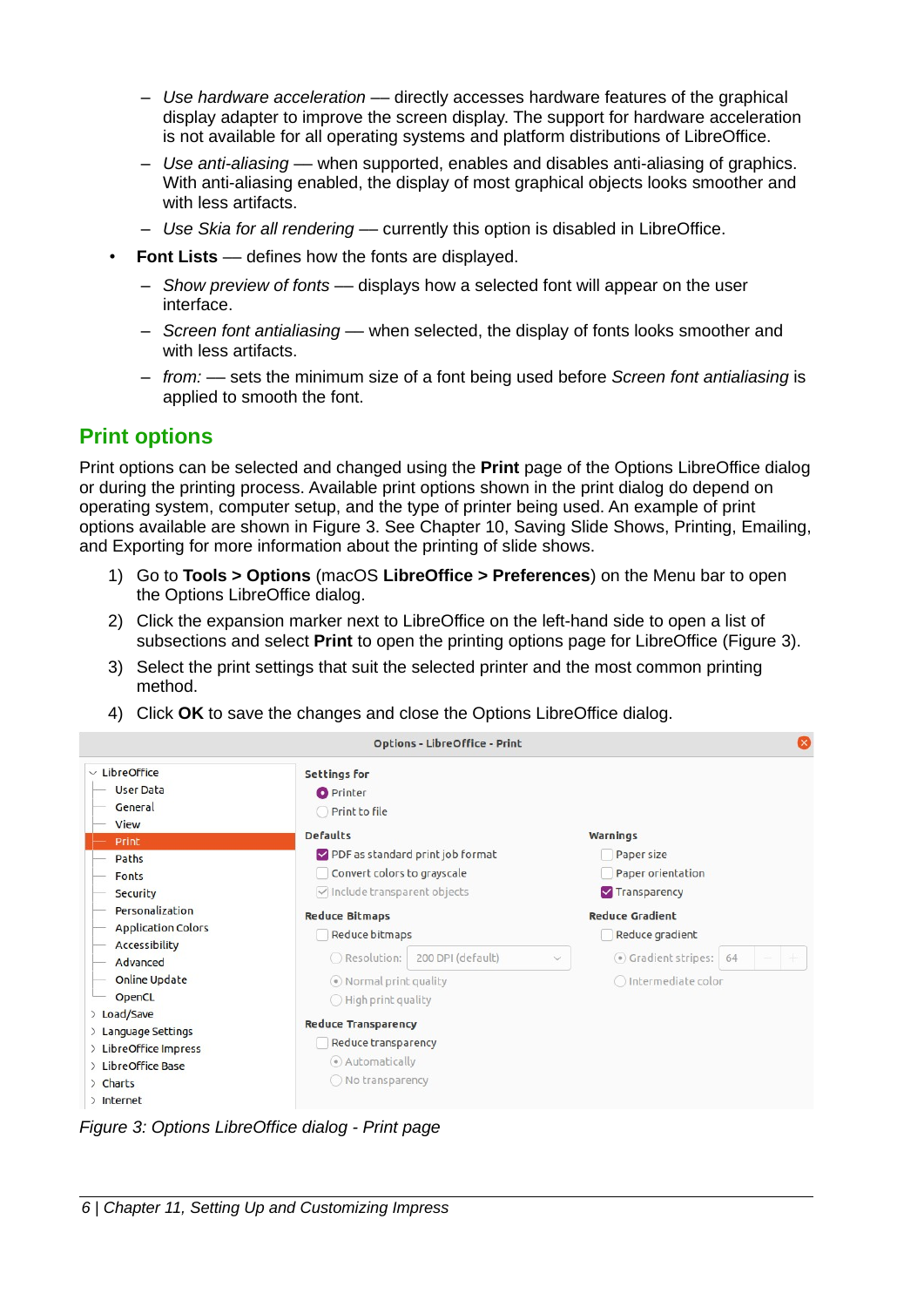Using the print options it is possible to reduce amount of data sent to the printer. This increases the print speed because print files are smaller. It also makes it easier for printers with a smaller memory to print. However, reducing print data can result in slightly lower print quality.

- **Settings for** specifies whether the print settings apply to the printer or to a file.
	- *Printer* –– define options for reducing data while printing directly to a printer.
	- *Print to file* –– define options for reducing data while printing to a file.
- **Defaults**
	- *PDF as standard print job format* –– specifies the use of PDF format when sending a file to the printer.
	- *Convert colors to grayscale* –– specifies that all colors are printed only as grayscale.
	- *Include transparent objects* –– when selected, any reduction in print quality also applies to the transparent areas of objects.
- **Reduce bitmaps** –– specifies that bitmaps are printed with reduced quality. The resolution can only be reduced and not increased.
	- *Resolution* –– specifies the maximum print quality in dpi.
	- *Normal print quality* –– corresponds to a resolution of 200dpi.
	- *High print quality* –– corresponds to a resolution of 300dpi.
- **Reduce transparency** if selected, any transparent objects are printed as normal, depending on the selection of the two following options.
	- *Automatically* –– specifies that any transparencies are only printed if the transparent areas covers less than a quarter of the entire page.
	- *No transparency* –– when selected, transparencies are not printed.

## **Note**

Transparencies cannot be sent directly to a printer. The document areas where transparencies are visible must always be calculated as bitmaps and sent to the printer. Depending on the size of the bitmaps and the print resolution, a large amount of data may result.

- **Warnings** –– defines which warnings appear before any printing starts.
	- *Paper size* –– select this option if a certain paper size is required for printing a document. If the paper size required is not available in the current printer, a warning is displayed.
	- *Paper orientation* –– select this option if a specific page orientation is required for a document. If the format is not available, a warning is displayed.
	- *Transparency* –– select this option if a warning is required when transparencies are contained in the document. A dialog appears allowing selection if the transparency is to be printed.
- **Reduce gradient** –– if selected, gradients are printed with reduced quality.
	- *Gradient stripes* –– specifies the maximum number of gradient stripes for printing.
	- *Intermediate color* –– specifies that gradients are only printed in a single intermediate color.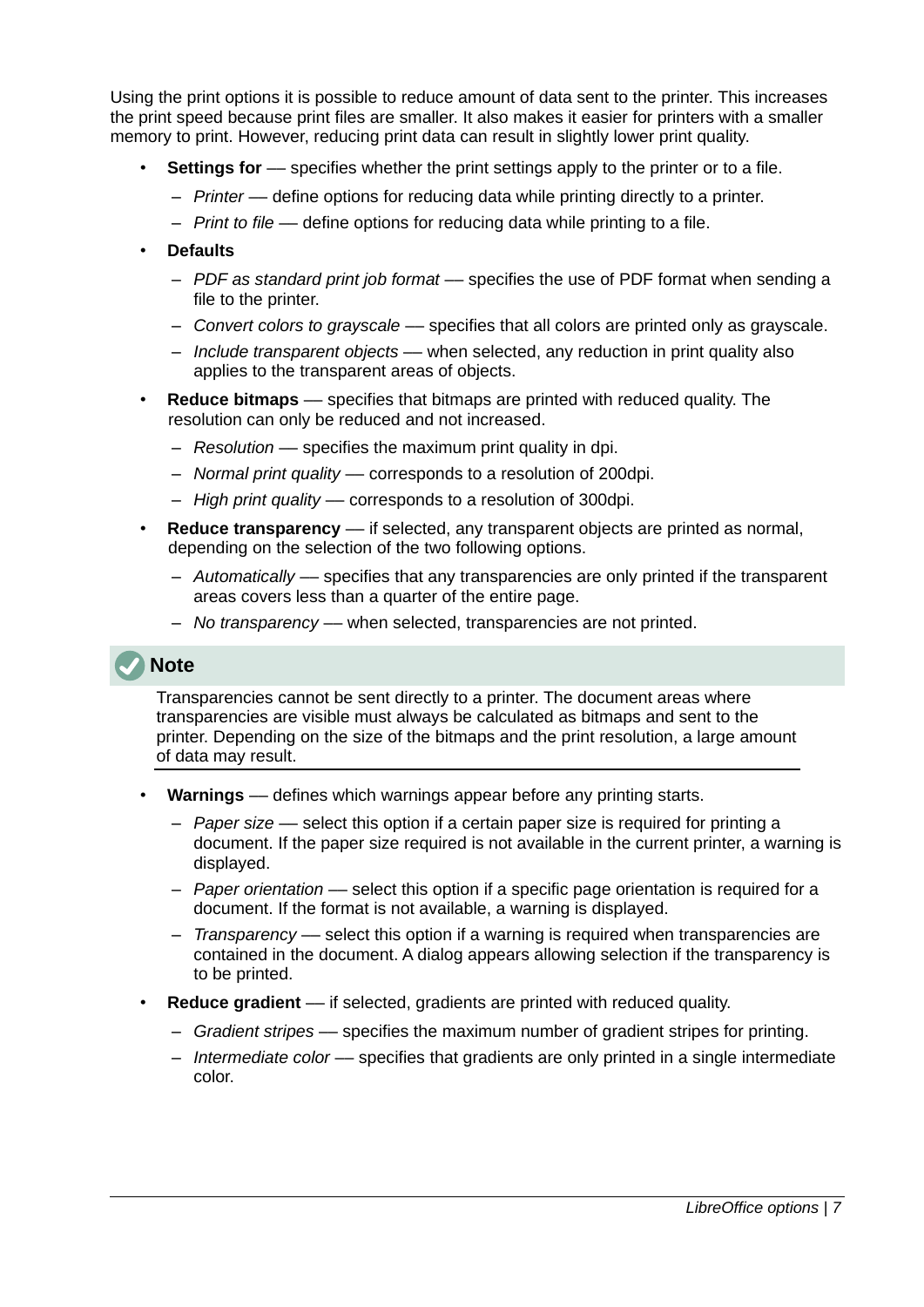| ×<br><b>Options - LibreOffice - Application Colors</b> |                                               |                            |                              |                      |               |  |  |
|--------------------------------------------------------|-----------------------------------------------|----------------------------|------------------------------|----------------------|---------------|--|--|
| $\vee$ LibreOffice<br><b>User Data</b><br>General      | <b>Color Scheme</b><br>LibreOffice<br>Scheme: |                            |                              | $\checkmark$<br>Save | <b>Delete</b> |  |  |
| View<br>Print                                          | <b>Custom Colors</b>                          |                            |                              |                      |               |  |  |
| Paths                                                  | On User interface elements<br><b>Text</b>     | Color setting<br>Automatic | $\checkmark$                 |                      |               |  |  |
| <b>Fonts</b><br><b>Security</b>                        | Protected cells background                    | Automatic                  | $\checkmark$                 |                      |               |  |  |
| Personalization<br><b>Application Colors</b>           | <b>Drawing / Presentation</b>                 |                            |                              |                      |               |  |  |
| Accessibility<br>Advanced                              | Grid                                          | Automatic                  | $\checkmark$                 |                      |               |  |  |
| Online Update<br>OpenCL                                | <b>Basic Syntax Highlighting</b>              |                            |                              |                      |               |  |  |
| > Load/Save<br>$>$ Language Settings                   | Identifier<br>Comment                         | Automatic<br>Automatic     | $\checkmark$<br>$\checkmark$ |                      |               |  |  |
| > LibreOffice Impress<br>> LibreOffice Base            | Number                                        | Automatic                  | $\checkmark$                 |                      |               |  |  |
| $\angle$ Charts<br>$\angle$ Internet                   | <b>String</b>                                 | Automatic                  | $\checkmark$                 |                      |               |  |  |
|                                                        | Operator                                      | Automatic                  | $\checkmark$                 |                      |               |  |  |
|                                                        | Reserved expression                           | Automatic                  | $\checkmark$                 |                      |               |  |  |
| Help                                                   |                                               | Reset                      | Apply                        | Cancel               | OK            |  |  |

<span id="page-7-1"></span>*Figure 4: Options LibreOffice dialog - Application Colors page*

## <span id="page-7-0"></span>**Application Color options**

Application colors specify which color is used to display various elements of the user interface in LibreOffice. The only option specific to Impress is the color of the grid points.

- 1) Go to **Tools > Options** (macOS **LibreOffice > Preferences**) on the Menu bar to open the Options LibreOffice dialog.
- 2) Click the expansion marker next to **LibreOffice** on the left-hand side to open a list of sections and select **Application Colors** to open the color options page for the colors used in LibreOffice (Figure [4](#page-7-1)).
- 3) In **Custom Colors**, scroll down to *Drawing/Presentation*.
- 4) Select from the list of color palettes a color to use for the *Grid*.
- 5) Click **OK** to save the changes and close the Options LibreOffice dialog.

#### **Note**

To save the color changes as a color scheme, click on **Save** and type a name in the dialog that opens, then click **OK**.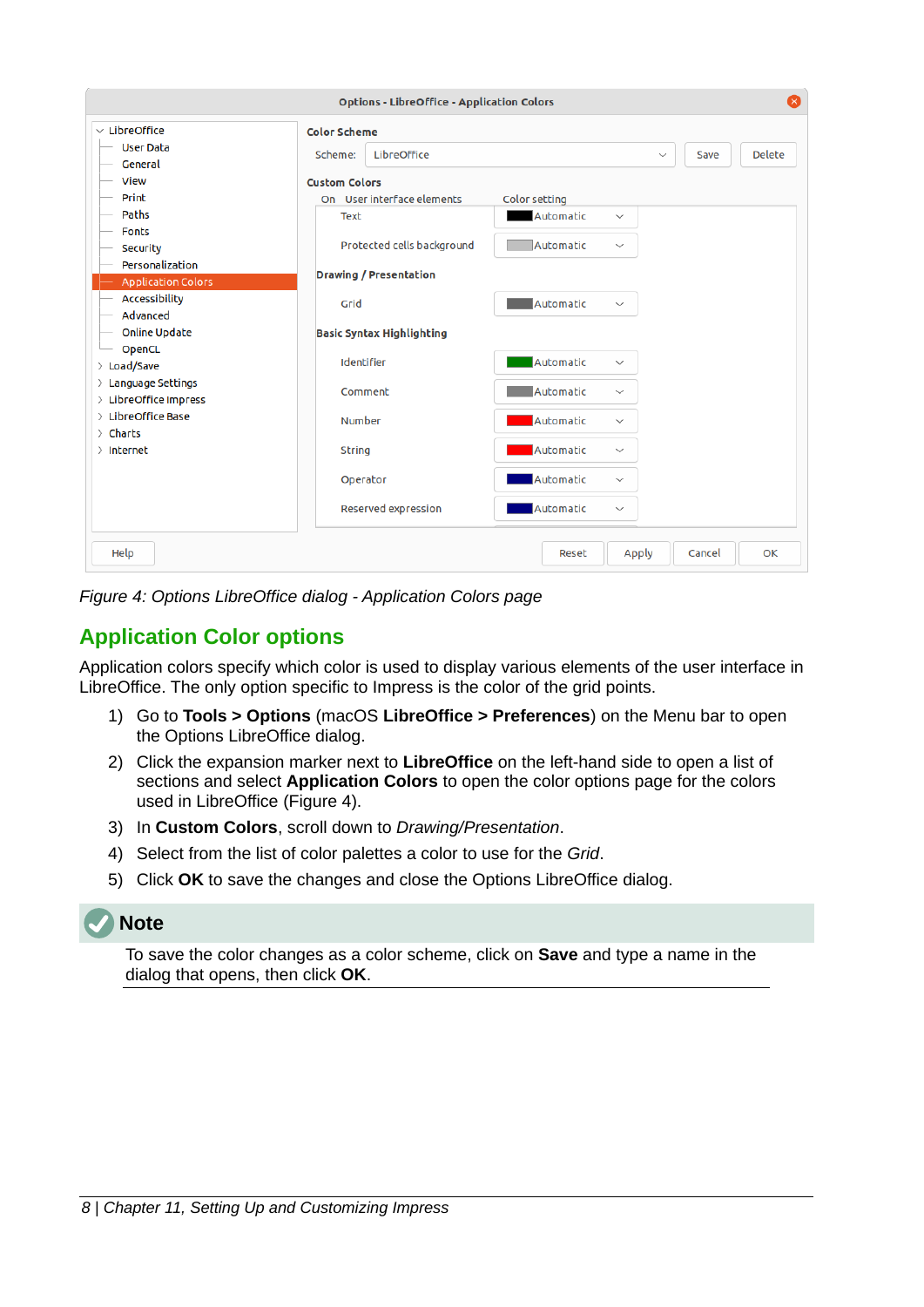|                                                                                            |                                                                                                                                     | <b>Options - LibreOffice Impress - General</b>                                                                                   |              |                                                  |  |
|--------------------------------------------------------------------------------------------|-------------------------------------------------------------------------------------------------------------------------------------|----------------------------------------------------------------------------------------------------------------------------------|--------------|--------------------------------------------------|--|
| > LibreOffice<br>> Load/Save<br>$\angle$ Language Settings<br>$\vee$ LibreOffice Impress   | <b>New Document</b><br>Start with Template Selection                                                                                | <b>Presentation</b><br>Enable remote control<br>Enable Presenter Console                                                         |              |                                                  |  |
| General                                                                                    | <b>Settings</b>                                                                                                                     |                                                                                                                                  |              | <b>Text Objects</b>                              |  |
| <b>View</b><br>Grid<br>Print<br>> LibreOffice Base<br>$\angle$ Charts<br>$\angle$ Internet | $\vee$ Copy when moving<br>V Use background cache<br>Objects always moveable<br>Unit of measurement:<br>Tab stops:<br>Compatibility | Centimeter<br>1.25 cm<br>$^{+}$<br>-<br>Use printer metrics for document formatting<br>Add spacing between paragraphs and tables | $\checkmark$ | Allow quick editing<br>Only text area selectable |  |

<span id="page-8-2"></span>*Figure 5: Options LibreOffice Impress dialog - General page*

| <b>Options</b> |                                                                                                                                                                                                                                                                                                                                                                                                                         |  |
|----------------|-------------------------------------------------------------------------------------------------------------------------------------------------------------------------------------------------------------------------------------------------------------------------------------------------------------------------------------------------------------------------------------------------------------------------|--|
|                | $\boxed{ \mathbb{S} \mathbb{E} \mathbb{E} \mathbb{E} \mathbb{E} \mathbb{E} \mathbb{E} \mathbb{E} \mathbb{E} \mathbb{E} \mathbb{E} \mathbb{E} \mathbb{E} \mathbb{E} \mathbb{E} \mathbb{E} \mathbb{E} \mathbb{E} \mathbb{E} \mathbb{E} \mathbb{E} \mathbb{E} \mathbb{E} \mathbb{E} \mathbb{E} \mathbb{E} \mathbb{E} \mathbb{E} \mathbb{E} \mathbb{E} \mathbb{E} \mathbb{E} \mathbb{E} \mathbb{E} \mathbb{E} \mathbb{E} \$ |  |

<span id="page-8-3"></span>*Figure 6: Options toolbar*

## <span id="page-8-1"></span>**Impress options**

In the Options LibreOffice dialog, click the expansion marker on the left-hand side of **LibreOffice Impress** to open a list of sections available for Impress.

- 1) Go to **Tools > Options** (macOS **LibreOffice > Preferences**) on the Menu bar to open the Options LibreOffice dialog.
- 2) Click the expansion marker next to **LibreOffice Impress** on the left-hand side to open a list of sections.
- 3) Select an option section from the list of sections that are available (Figure [5](#page-8-2)), then select from the required options from the options available.
- 4) Click **OK** to save the changes and close the Options LibreOffice dialog.

#### <span id="page-8-0"></span>**General options**

Select **LibreOffice Impress > General** to specify the general options for slide shows (Figure [5](#page-8-2)).

- **New document**
	- *Start with Template Selection* –– if selected, the Select a Template dialog opens when creating a new presentation.
- **Settings**
	- *Copy when moving* –– if selected, a copy is created when an object is moved while holding down the *Ctrl* key. The same applies for rotating and resizing an object. The original object remains in its current position and size.
	- *Use background cache* –– specifies whether to use the cache for displaying objects on the master slide. This speeds up the display. Deselect this option to display contents being changed on the master slide.
	- *Objects always moveable* –– when selected, it allows moving an object with **Rotate** enabled. If this option is not selected, **Rotate** can only be used to rotate an object.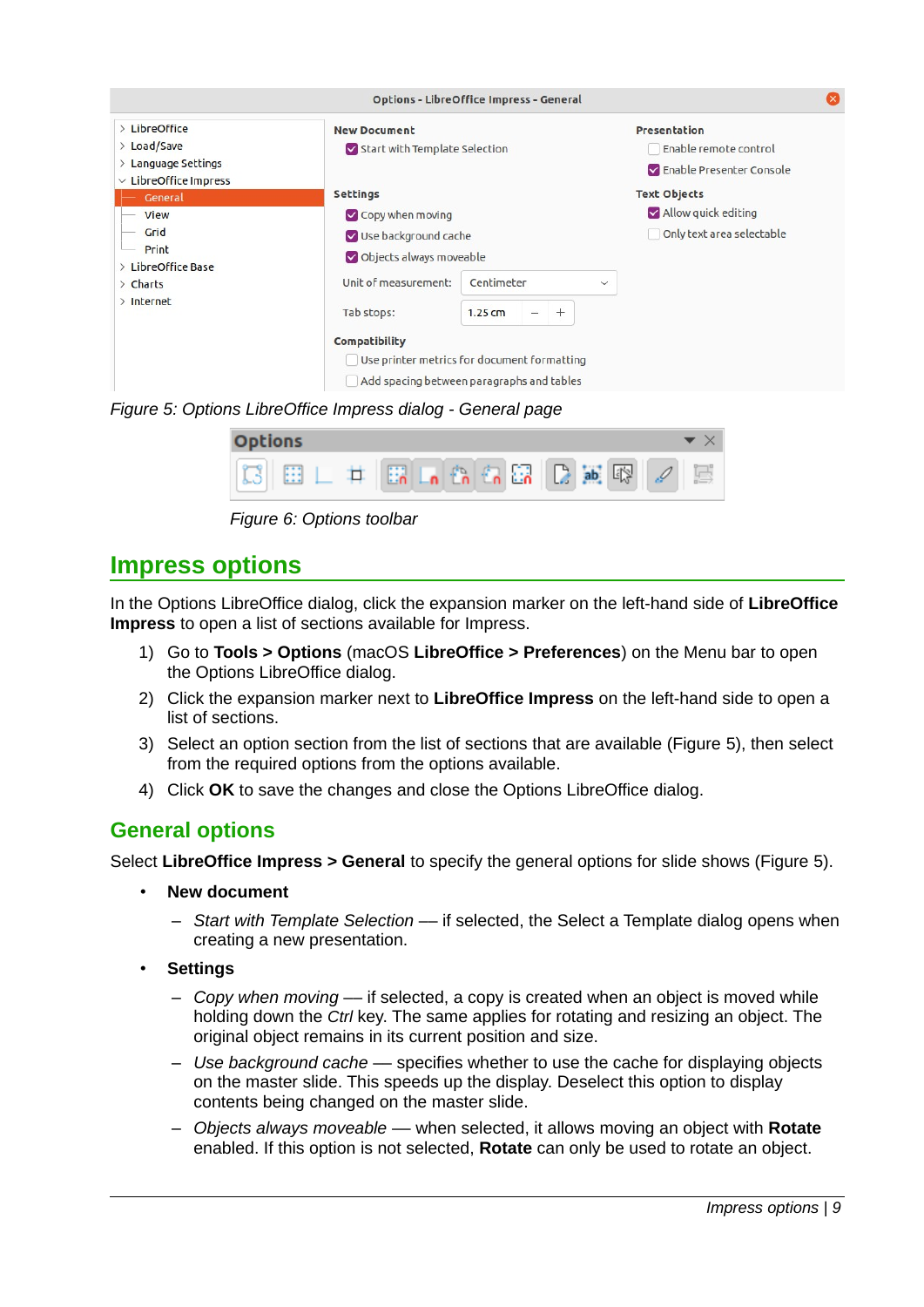- *Unit of measurement* –– determines the unit of measurement used in Impress.
- *Tab stops* –– defines the spacing between tab stops.
- **Compatibility** these settings are valid for the current presentation only.
	- *Use printer metrics for document formatting* –– specifies that printer metrics are applied for printing and also for formatting the display on the screen. If this option is not selected, a printer independent layout is used for screen display and printing. If this option is set for the current document and the document is saved, for example, in an older binary format, this option is not saved. If the file is then opened from the older format, this option is set by default.
	- *Add spacing between paragraphs and tables* –– specifies that Impress calculates the paragraph spacing. Similar to Microsoft PowerPoint which adds the bottom spacing of a paragraph to the top spacing of the next paragraph to calculate the total spacing between both paragraphs. Impress utilizes only the larger of the two spacings.
- **Presentation**
	- *Enable remote control* –– when selected, allows a remote control to be used for presentations.
	- *Enable Presenter Console* –– when selected, the Presenter Console opens for presentations when using multiple displays.
- **Text objects**
	- *Allow quick editing* –– if selected, text can be edited immediately after clicking a text object. If deselected, double-click to edit text. This mode can be activated by clicking on **Allow Quick Editing** in the Options toolbar (Figure [6](#page-8-3)).
	- *Only text area selectable* –– specifies whether to select a text frame by clicking the text. In the area of the text frame that is not filled with text, an object behind the text frame can be selected. This mode can be activated by clicking on **Select Text Area Only** in the Options toolbar.

#### <span id="page-9-0"></span>**View options**

Select **LibreOffice Impress > View** (Figure [7\)](#page-9-1) to specify the **Display** options for the available display modes.

• *Rulers visible* –– when selected, displays the rulers at the top and to the left of the work area.



*Figure 7: Options LibreOffice Impress dialog - View page*

<span id="page-9-1"></span>• *Helplines while moving* –– when selected, displays guides when moving an object. Impress creates dotted guides that extend beyond the box containing the selected object and covering the entire Workspace to help in positioning of an object. This mode can also be activated by clicking on **Helplines While Moving** on the Options toolbar.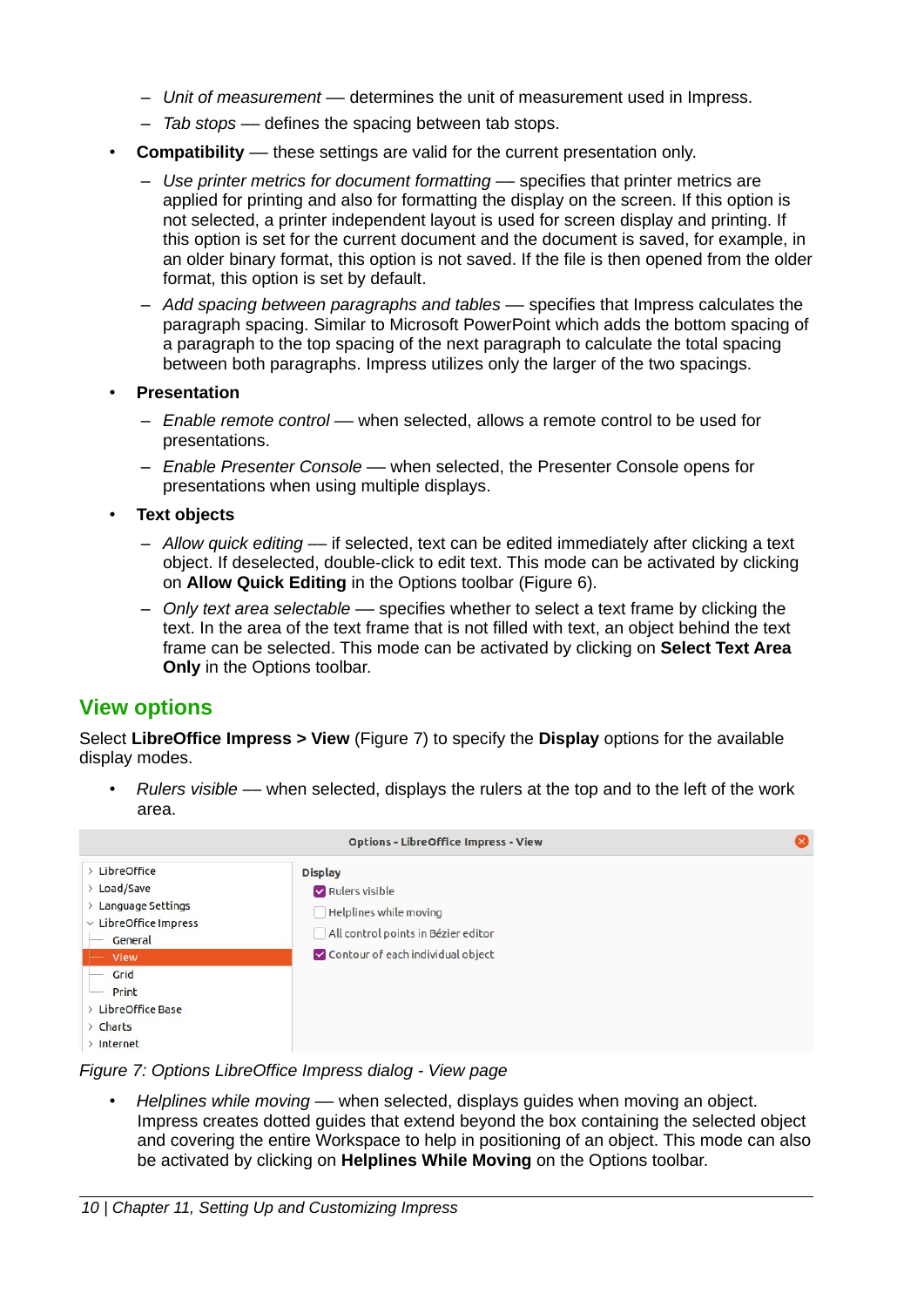- *All control points in Bézier editor* –– displays the control points of all Bézier points if a Bézier curve is selected. If this option is not selected, only the control points of the selected Bézier points are visible.
- *Contour of each individual object* –– Impress displays the contour line of each individual object when moving an object. When an objects is being moved, this option shows if there is any conflict with other objects in the target position. If this option is not selected, Impress displays only a square contour that includes all selected objects.

#### <span id="page-10-0"></span>**Grid options**

Select **LibreOffice Impress > Grid** (Figure [8](#page-10-1)) to specify the grid settings for Impress. Using a grid helps in determining the exact position of objects. The grid can also be set to line up with the snap grid.

- **Grid**
	- *Snap to grid* –– activates the snap function. If this option is selected and want to move or create individual objects without snapping to the grid. This setting can be temporarily deactivated by pressing the *Shift* key to deactivate *Snap to grid* whilst moving the individual object. This mode can also be activated by clicking on **Snap to Grid** on the Options toolbar.
	- *Visible grid* –– displays grid points on the screen. These points will not display or print as part of a presentation.
- **Resolution**
	- *Horizontal* –– defines the measurement unit for the spacing between grid points on the X-axis.
	- *Vertical* –– defines the measurement unit for the spacing between grid points on the Y-axis.

|                                                                                          |                                      | Options - LibreOffice Impress - Grid |                          |        |                                 |                |                           |          |        |
|------------------------------------------------------------------------------------------|--------------------------------------|--------------------------------------|--------------------------|--------|---------------------------------|----------------|---------------------------|----------|--------|
| > LibreOffice<br>> Load/Save<br>$\angle$ Language Settings<br>$\vee$ LibreOffice Impress | Grid<br>Snap to grid<br>Visible grid |                                      |                          |        |                                 |                |                           |          |        |
| General                                                                                  | <b>Resolution</b>                    |                                      |                          |        | <b>Subdivision</b>              |                |                           |          |        |
| <b>View</b>                                                                              | Horizontal:                          | $2.00 \text{ cm}$                    | $\qquad \qquad -$        | $^{+}$ | Horizontal:                     | 4              | $^{+}$                    | space(s) |        |
| Grid<br>Print                                                                            | Vertical:                            | $2.00 \text{ cm}$                    | $\overline{\phantom{m}}$ | $^{+}$ | Vertical:                       | $\overline{4}$ | $^{+}$<br>$\qquad \qquad$ | space(s) |        |
| > LibreOffice Base<br>$\angle$ Charts                                                    |                                      | Synchronize axes                     |                          |        |                                 |                |                           |          |        |
| $\angle$ Internet                                                                        | <b>Snap</b>                          |                                      |                          |        | <b>Constrain Objects</b>        |                |                           |          |        |
|                                                                                          | To snap lines                        |                                      |                          |        | When creating or moving objects |                |                           |          |        |
|                                                                                          | To the page margins                  |                                      |                          |        | Extend edges                    |                |                           |          |        |
|                                                                                          | To object frame                      |                                      |                          |        | When rotating:                  |                | $15.00^\circ$             |          | $+$    |
|                                                                                          | To object points<br>Snap range:      | 5 pixels                             |                          | $^{+}$ | Point reduction:                |                | $15.00^\circ$             | —        | $^{+}$ |

*Figure 8: Options LibreOffice Impress dialog - Grid page*

<span id="page-10-1"></span>– *Synchronize axes* –– when selected, the measurement and spacing settings for Xand Y-axes are synchronized for **Resolution** and **Subdivision**.

#### • **Subdivision**

– *Horizontal* –– specify the number of intermediate spaces between grid points on the X-axis.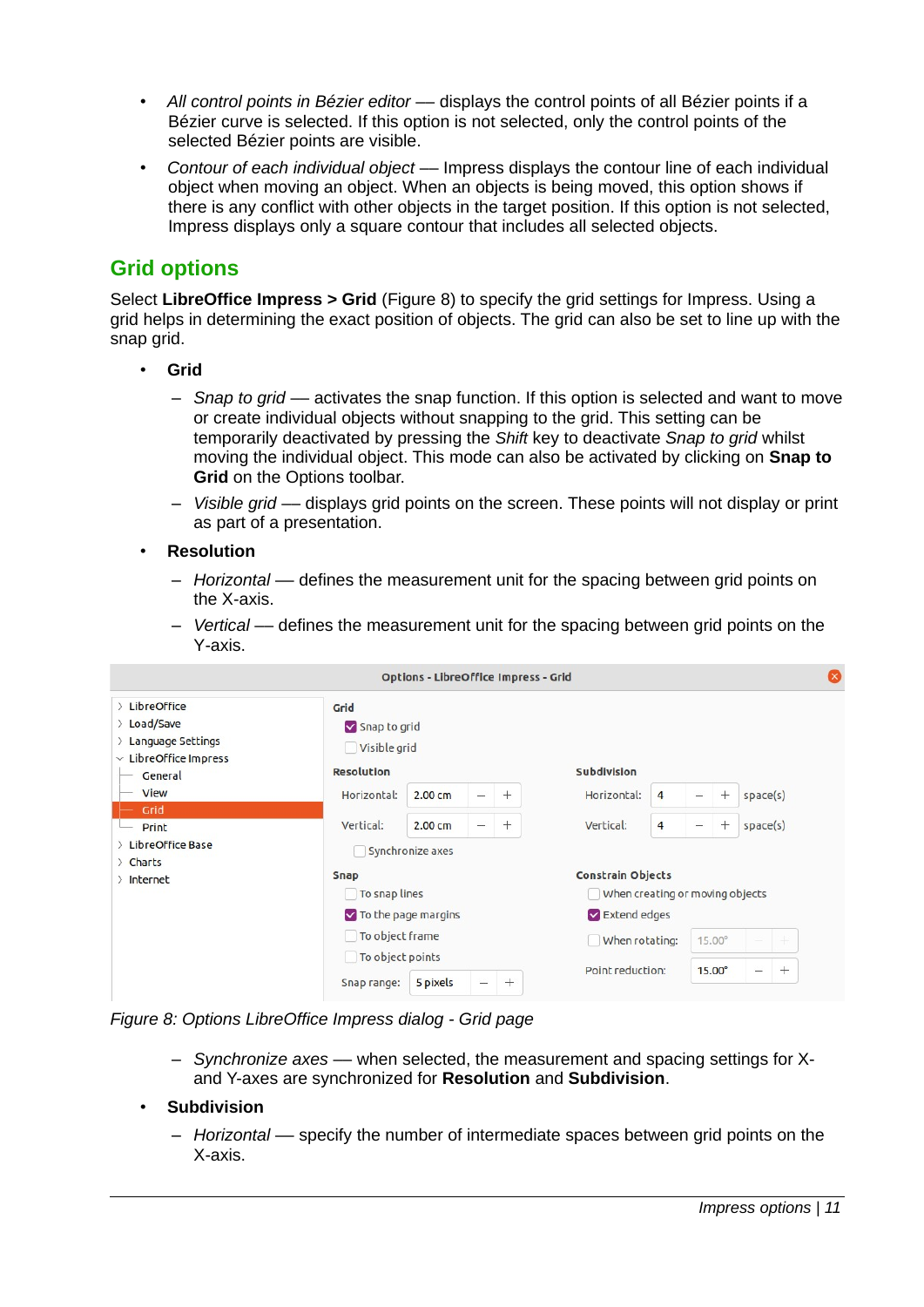- *Vertical* –– specify the number of intermediate spaces between grid points on the Y-axis.
- **Snap**
	- *To snap lines* –– snaps the edge of an object being dragged to the nearest snap line when the mouse button is released. This mode can also be activated by clicking on **Snap to Snap Lines** on the Options toolbar.
	- *To the page margins* –– specifies whether to align the contour of the graphic object to the nearest page margin. The cursor or a contour line of the graphics object must be in the snap range. This mode can also be activated by clicking on **Snap to Page Margins** on the Options toolbar.
	- *To object frame* –– specifies whether to align the contour of the graphic object to the border of the nearest graphic object. The cursor or a contour line of the graphics object must be in the snap range. This mode can also be activated by clicking on **Snap to Object Border** on the Options toolbar.
	- *To object points* –– specifies whether to align the contour of the graphic object to the points of the nearest graphic object. This only applies if the cursor or a contour line of the graphics object is in the snap range. This mode can also be activated by clicking on **Snap to Object Points** on the Options toolbar.
	- *Snap range* –– defines the snap distance between the cursor and the object contour. If the cursor is nearer than the distance specified, the cursor snaps to a snap point.

#### • **Constrain Objects**

- *When creating or moving objects* –– specifies that graphic objects are restricted vertically, horizontally or diagonally (45°) when creating or moving them. This setting can be temporarily deactivated by pressing and holding the *Shift* key.
- *Extend edges* –– specifies that a square is created based on the longer side of a rectangle when the *Shift* key is pressed before releasing the mouse button. This also applies to an ellipse where a circle is created based on the longest diameter of the ellipse. When this option is NOT selected, a square or a circle is created based on the shorter side or diameter.
- *When rotating* –– specifies that graphic objects can only be rotated within the rotation angle that is selected. If an object is to be rotated outside the defined angle, press and hold the *Shift* key when rotating. Release the *Shift* key when the desired rotation angle is reached.
- *Point reduction* –– defines the angle for point reduction. When working with polygons, this is useful to reduce editing points.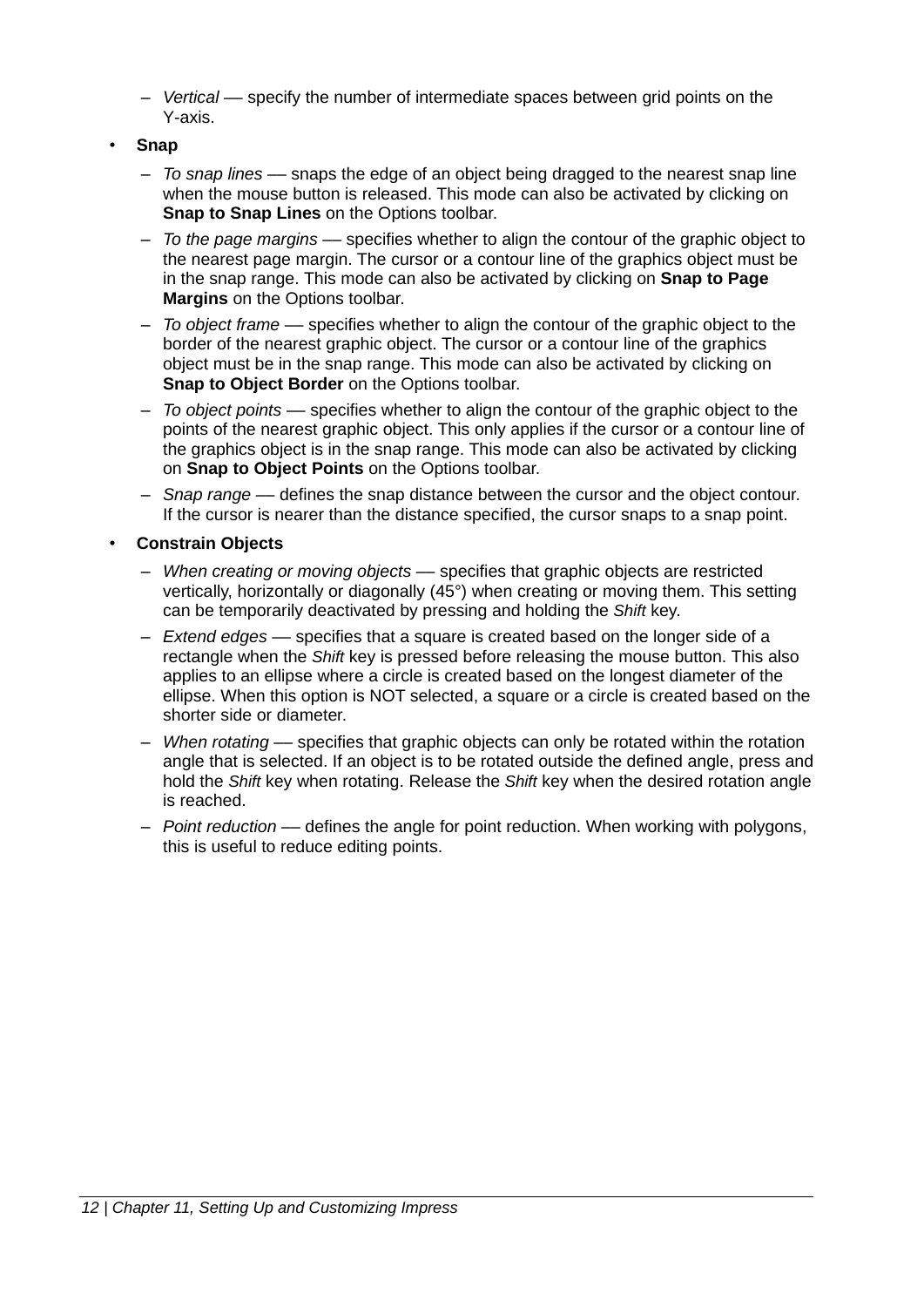|                                                                                                             | <b>Options - LibreOffice Impress - Print</b>                                                                                    |                                                                       |  |  |  |  |
|-------------------------------------------------------------------------------------------------------------|---------------------------------------------------------------------------------------------------------------------------------|-----------------------------------------------------------------------|--|--|--|--|
| > LibreOffice<br>> Load/Save<br>> Language Settings<br>$\vee$ LibreOffice Impress<br>General<br><b>View</b> | <b>Page Options</b><br>O Default<br>◯ Fit to page<br>◯ Tile pages<br>Brochure<br>$\bigcirc$                                     | Print<br>Page name<br>Date<br>$\Box$<br>Time<br>- 1<br>V Hidden pages |  |  |  |  |
| Grid<br>Print<br>> LibreOffice Base<br>$\angle$ Charts<br>$\angle$ Internet                                 | $\sqrt{}$ Front<br>$\vee$ Back<br>Paper tray from printer settings<br><b>Quality</b><br>O Default<br>Grayscale<br>Black & white |                                                                       |  |  |  |  |

<span id="page-12-1"></span>*Figure 9: Options LibreOffice Impress dialog - Print page*

#### <span id="page-12-0"></span>**Print options**

Select **LibreOffice Impress > Print** (Figure [9\)](#page-12-1) to specify print settings for a presentation. See Chapter 10 Saving Slide Shows, Printing, E-mailing, and Exporting for more information about printing and the options available.

- **Page Options**
	- *Default* pages are printed at the default setting for printing.
	- *Fit to page* a slide is resized to fit the printed page, while maintaining the relative positions of the objects on the slide.
	- *Tile pages* specifies that pages are printed in tiled format. If the pages or slides are smaller than the paper, several pages or slides are printed on one page of paper.
	- *Brochure* elect this option to print the document in brochure format. Select *Front* to print from the front to the back of a brochure. Select *Back* to print from the back to the front of a brochure.
	- *Paper tray from printer settings* when selected, the paper tray used is defined in the printer setup.
- **Print**
	- *Page name* when selected, the page name is printed.
	- *Date* when selected, the current date is printed.
	- *Time* when selected, the current time is printed.
	- *Hidden pages* when selected, any hidden pages in the slide show are printed.
- **Quality**
	- *Default* when selected, the slides are printed in color.
	- *Grayscale* when selected, the slides are printed as grayscale.
	- *Black & white* when selected, the slides are printed in black and white.